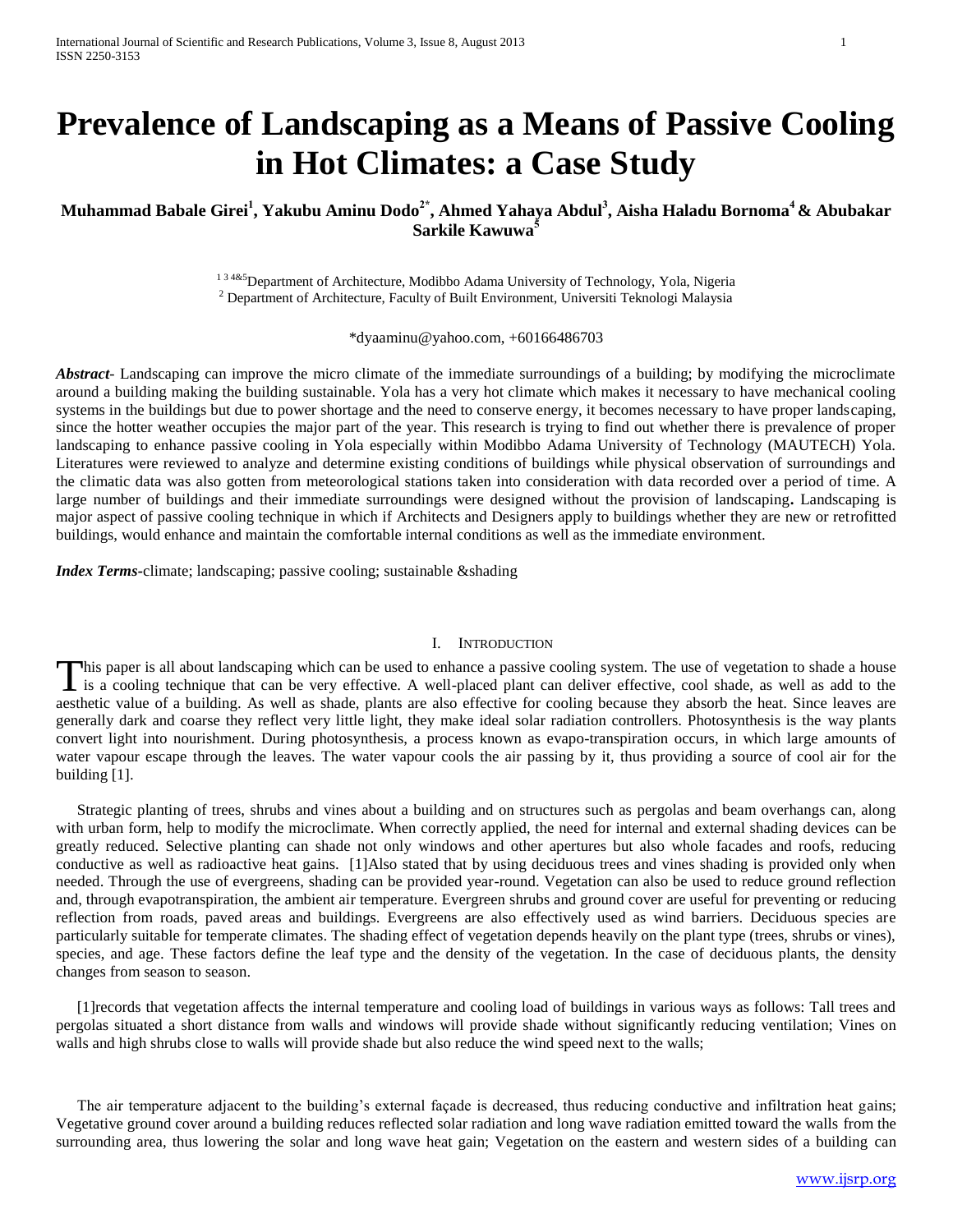provide effective protection from solar radiation. During peak summer days the average temperature of walls shaded by trees or a combination of trees and shrubs can be reduced by up to 150K. Planted courtyards can provide a store of coolness in a building. The courtyard acts like a well of cold air, as the cool air of the desert night sinks and is trapped in the courtyard, providing a reservoir of coolness during the day. All the rooms opening into the courtyard benefit from this coolness [2].



## Table 1 Temperature increase and decrease [3]

## II. MATERIALS AND METHODS

Yola has a tropical climate which is that of the hot semi-humid type. The characteristics of the climatic elements are explained below:

*A. Wind:*The dominant wind direction between 2004 and 2010 is North West (NW) according to [4].

*B. Temperature:*Air temperature characteristics are typical of the West African Savannah climate. Temperature in this climatic region is high almost throughout the year because of high radiation income which is relatively evenly distributed throughout the year. However there is usually a seasonal change in temperature as depicted in table 1.0. There is a gradual increase in temperature from January to April. The seasonal maxima usually occur in April. There is a distinct drop in temperature at the onset of rains due to the effect of cloudiness. A slight increase after the cessation of rains (October to November) is common before the onset of harrmattan in December when the temperature drops further. Maximum temperature reaches up to 40 °C particularly in April while minimum temperature can be as low as 18°C between December and January (Table 1.0). Mean monthly temperature is 27.8°C.

*C. Relative Humidity*: The seasonal variation in RH of the site is shown in Table 1.0 Between January and March RH is extremely low (20-30%). It starts increasing as from April and reaches the peak (about 80%) in August and September. This is due to the influence of the humid maritime air mass which covers the whole state during this time. Relative humidity starts to decline again as from October following the cessation of rains.

*D. Sunshine:*The monthly distribution pattern (Table 1.0) shows that the period from January to April has a mean monthly sunshine hour of 220. There is a decline in sunshine hours between May and September due to increasing cloudiness all over the state. The mean during this period is about 207 hours. The mean sunshine hours increases again to 255 for the period between October and December. The amount of sunshine hours is 2750per annum.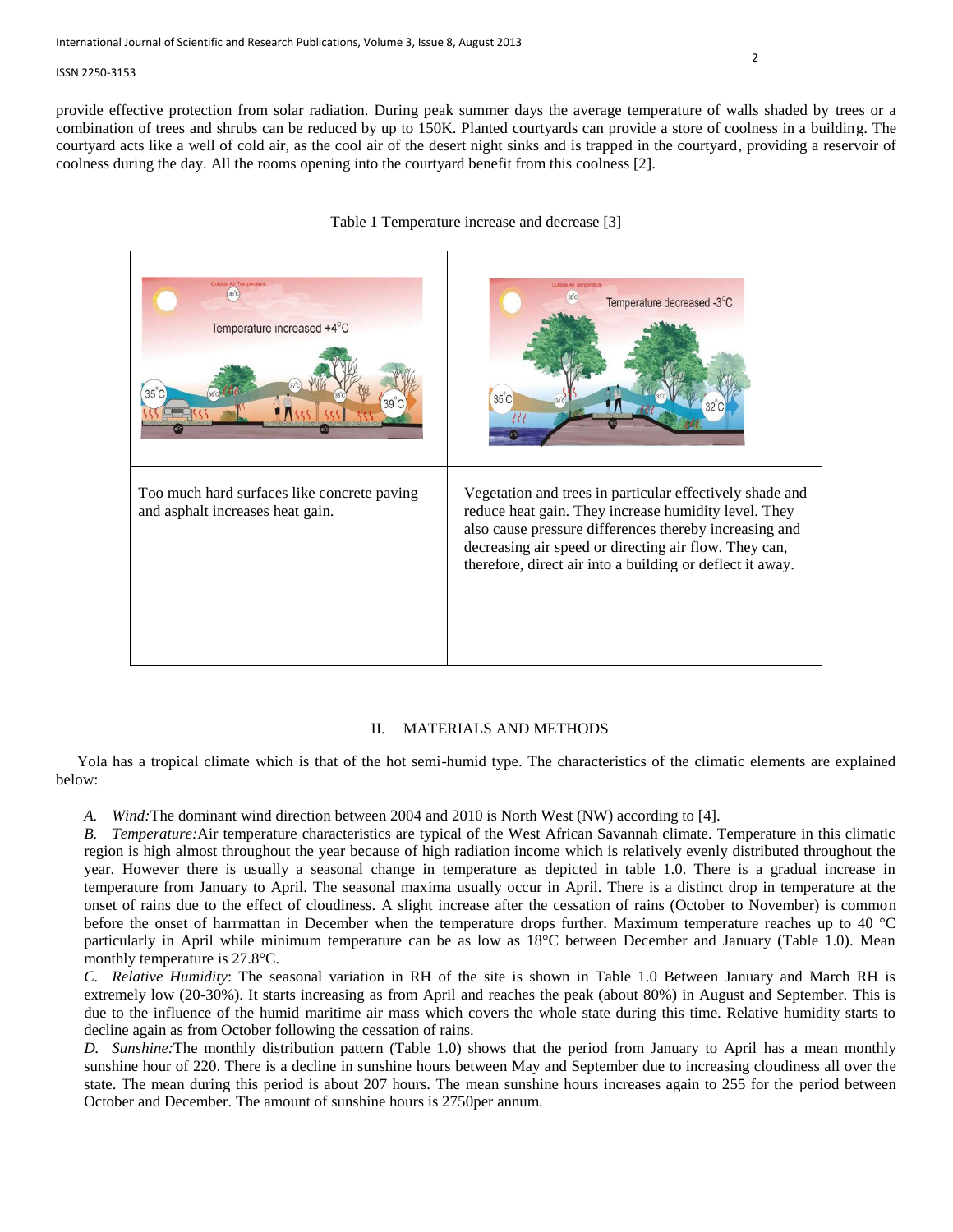*E. Evaporation:*the monthly distribution of pan A evaporation in Yola. The rate of evaporation is generally high in Yola due to the high insolation. The monthly distribution pattern is similar to that of sunshine and Temperature which show significant decrease during the rainy season.

| <b>MONTH</b> | T min<br>T max<br>$\rm ^{\circ}C$<br>$\rm ^{\circ}C$ |      | T mean | R.H           | R'fall mm      | Evaporati | <b>Sunshin</b> |  |
|--------------|------------------------------------------------------|------|--------|---------------|----------------|-----------|----------------|--|
|              | $\rm ^{\circ}C$                                      |      |        | $\frac{0}{0}$ |                | on mm     | e              |  |
| JAN          | 33.9                                                 | 18.4 | 26.1   | 30            | $\overline{0}$ | 269.5     | 234            |  |
| <b>FEB</b>   | 37.0                                                 | 20.4 | 28.7   | 27            | $\overline{0}$ | 294.6     | 217.0          |  |
| <b>MAR</b>   | 39.4                                                 | 27.3 | 29.3   | 33            | 4.8            | 334.9     | 205            |  |
| <b>APR</b>   | 39.6                                                 | 26.9 | 33.3   | 44            | 40.3           | 282.0     | 224            |  |
| <b>MAY</b>   | 36.6                                                 | 25.4 | 31.0   | 58            | 138.8          | 209.5     | 238            |  |
| JUN          | 33.9                                                 | 24.2 | 29.1   | 69            | 127.2          | 142.0     | 222            |  |
| JUL          | 31.4                                                 | 23.4 | 27.4   | 79            | 192.5          | 138.8     | 184            |  |
| AUG          | 30.9                                                 | 23.4 | 27.2   | 79            | 215.2          | 134.4     | 187            |  |
| <b>SEP</b>   | 31.2                                                 | 23.2 | 27.2   | 77            | 147.4          | 115.4     | 202            |  |
| $OCT$        | 33.8                                                 | 23.2 | 28.5   | 66            | 42.1           | 160.7     | 248            |  |
| <b>NOV</b>   | 35.5                                                 | 19.7 | 27.6   | 44            | 2.7            | 226.4     | 263            |  |
| <b>DEC</b>   | 34.3                                                 | 18.1 | 26.2   | 34            | $\theta$       | 262.0     | 255            |  |
| <b>YEAR</b>  |                                                      |      |        |               | 910.8          |           |                |  |

| Table 2Average Climatic Conditions in Yola (Latitude 09° 16') [5] |  |  |  |
|-------------------------------------------------------------------|--|--|--|
|                                                                   |  |  |  |

Source: authorsfield work (2011)

Twenty buildings were selected within Modibbo Adama University of Technology Yola to access their effectiveness in applying passive cooling. Various landscaping techniques will be used to analyze the case studies stating the extent to which these techniques are applied. A score will be allocated to show how effective these techniques are as shown below: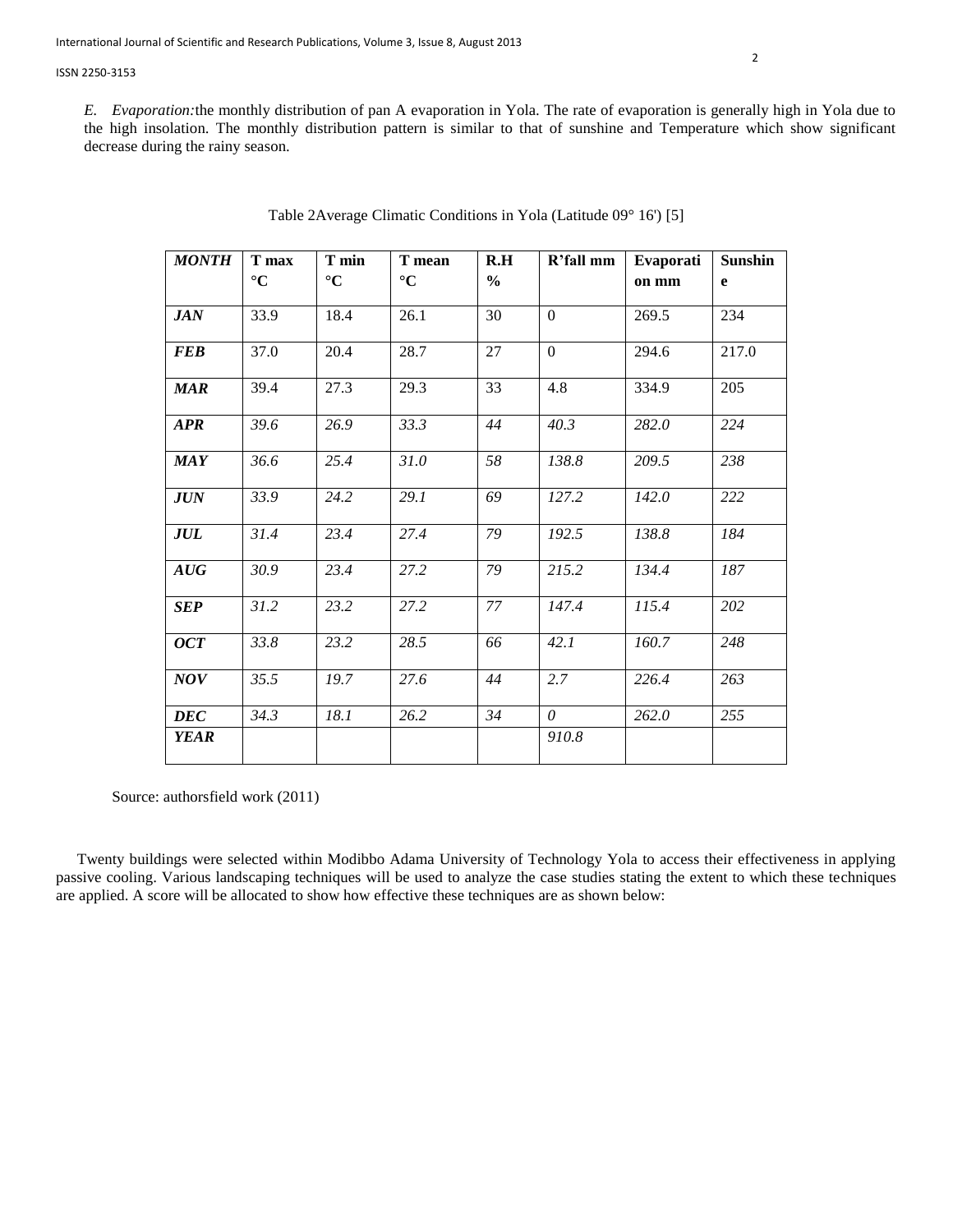# Table 3 selected photographs of buildings used for the various case studies



Source: authorsfield work (2011)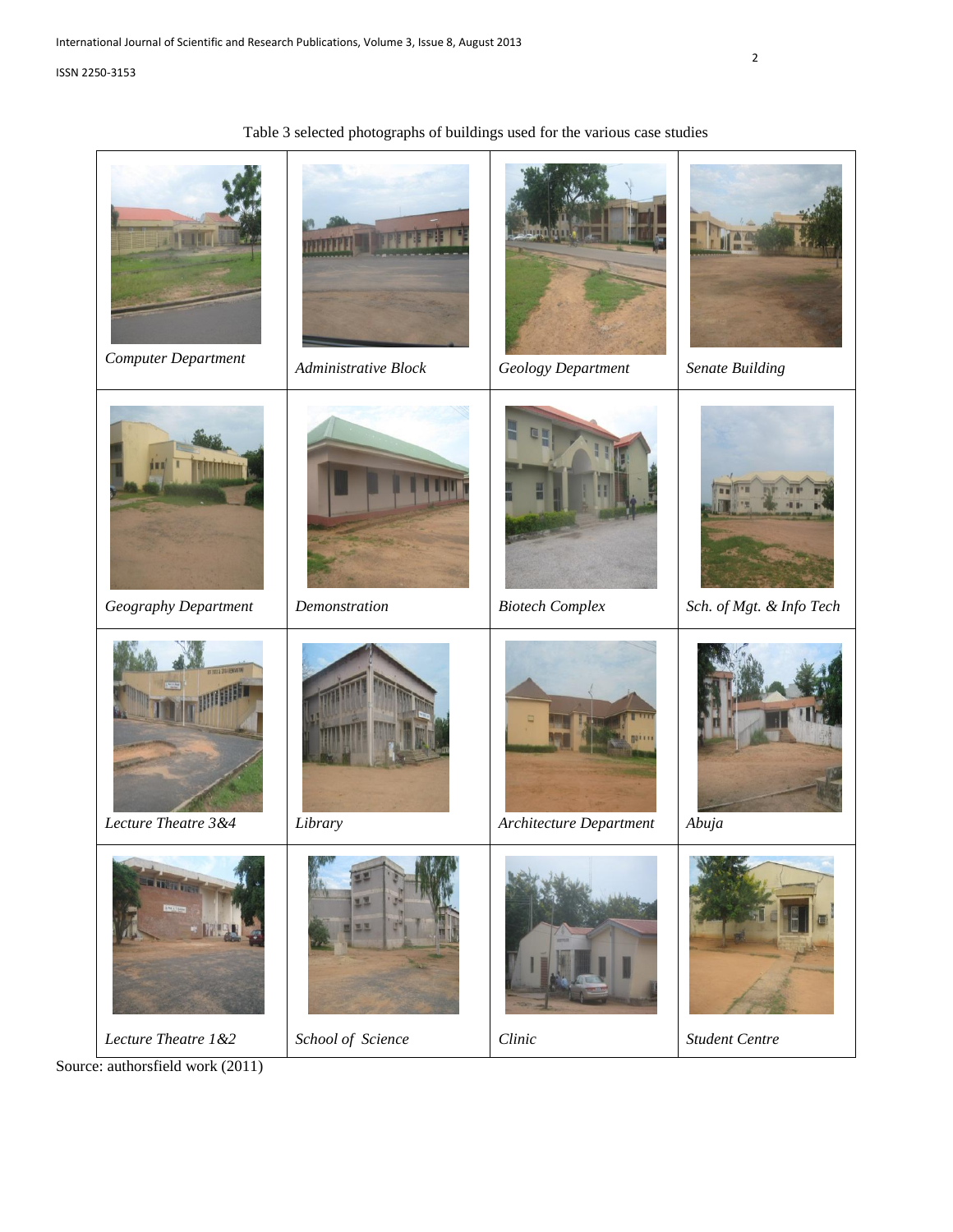| <b>EXTENT TO WHICH</b><br><b>LANDSCAPING IS APPLIED</b> | <b>SCORE</b>   |
|---------------------------------------------------------|----------------|
| <b>VERY HIGH</b>                                        | 5              |
| <b>HIGH</b>                                             | $\overline{4}$ |
| <b>MODERATE</b>                                         | 3              |
| LOW                                                     | $\mathfrak{D}$ |
| <b>VERY LOW</b>                                         | 1              |
| <b>NOT AVAILABE</b>                                     |                |

Table 4 Extent to which landscaping is applied with the respective score.

Source: authorsfield work (2011)

The landscaping techniques to be considered are shown below with acronyms assigned to each variable to simplify data tabulation; these variables were examined in each case study to know the extent to which they are applied.

*F. Landscaping using plants:*Shading with trees on all façade (TR SHD E); Shading with trees on all façade (TR SHD W); Shading with trees on all façade (TR SHD N); Shading with trees on all façade (TR SHD S); Shading with lawns on all façade (LWN E); Shading with lawns on all façade (LWN W); Shading with lawns on all façade (LWN N); Shading with lawns on all façade (LWN S). Higher ratio of vegetation cover to hard surfaces such as concrete paving tarred roads, sand (VEG COVER).

## III. RESULTS

From the case studies, a summary of the various applied techniques of passive cooling, their performance rating, whether they perform well or not are shown in Tables 5.0. The prevalence of some landscaping techniques is indicated in table 5.0. It will be observed that shading with trees on all the facades has a mean score of 2. Use of green lawn on all facades has a mean score of 1 as there is a few trace of grass lawn. Trees are few and scattered while absent in some structures. According to [1], during peak summer days the average temperature of walls shaded by trees or a combination of trees and shrubs can be reduced by up to 150K. Climbing vines can reduce the temperature by up to 120K. Looking at the combined landscaping techniques no building scored up to 50%, the highest score was from only two buildings with only 38% which is not good. Shading especially with plants is one of the most important passive cooling techniques as it can eliminate the need for the other techniques if properly applied. According to [6], when a building's internal and solar gains are sufficiently reduced, a *lean acclimatization concept* can be developed. Direct sun can generate the same heat as a single bar radiator over each square meter of a surface. Shading can block up to 90 percent of this heat [7]. All the buildings have either tarred road, concrete paving, sand or a combination of all these landscape elements with few traces of grass lawn in some cases. This modifies the micro-climate by making it hotter since these hard surfaces absorb solar radiation and reflects it to the building. Trees are few and scattered while absent in some structures.

According to [2], trees can reduce air temperatures around them by up to 5°C. Directly underneath trees the cooling is even better – up to a huge 14°C cooler.

### IV. DISCUSSION

Yola's climate has a diurnal range of 7-8 high mass construction can cause thermal discomfort unless carefully designed, well shaded and insulated. High thermal mass paving materials like stone, cement or ceramic pavers, gravel, bitumen accumulate heat while the sun is on them, and radiate that heat back at night, heating up the air over them both during the day and for some time after sunset. Some of these materials have reflective tendencies, reflecting sunlight up into nearby windows. Groundcover and low growing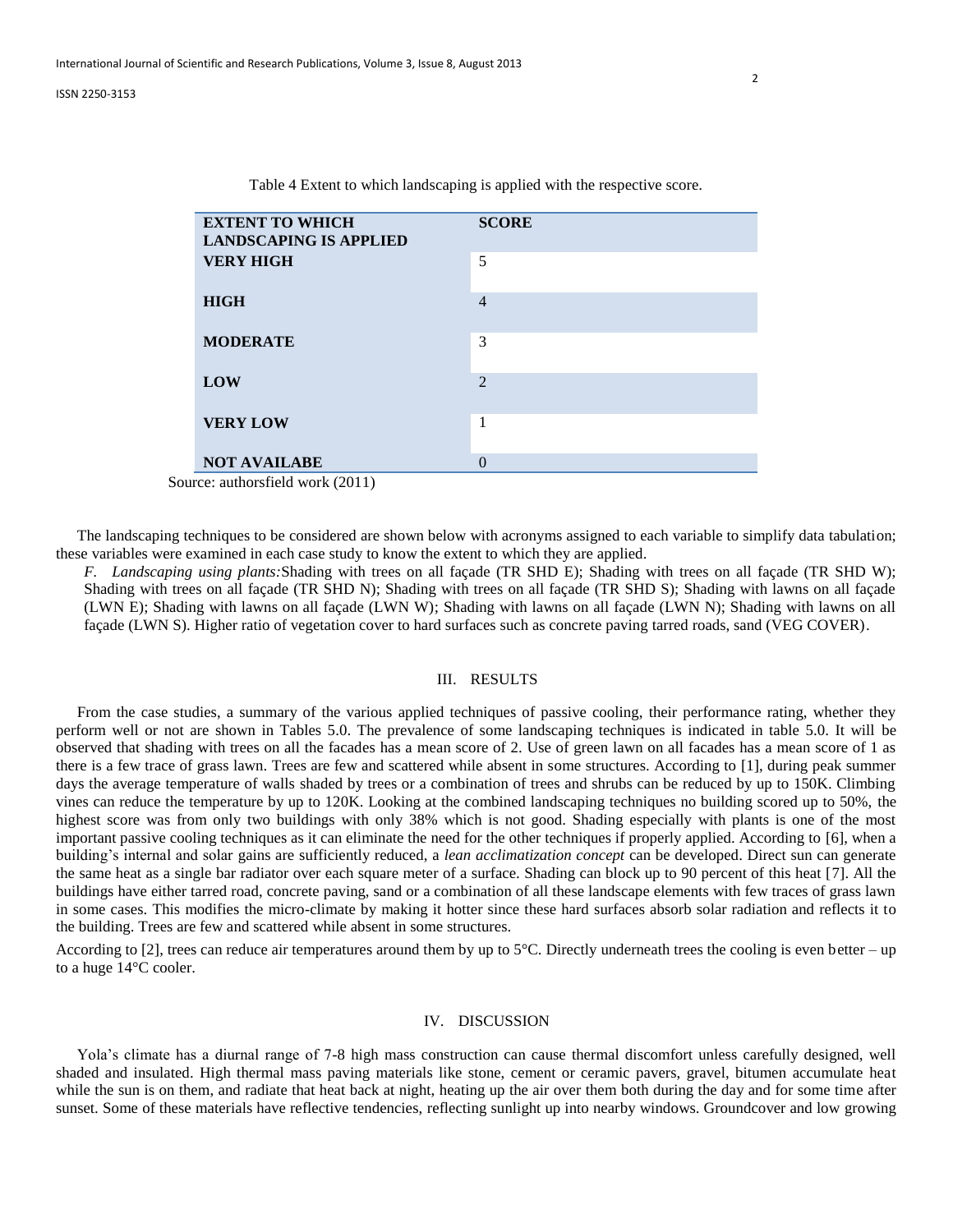plants do not store heat, instead having some cooling effect on nearby air by shading the soil beneath them and transpiration. Architects should keep paths and driveways shaded, or at least far enough away from the building that they can't reflect much heat and light into it, and plant groundcover at the base of walls.Desirable wind direction in Modibbo Adama University of Technology (MAUTECH) Yola is South-West trade winds so a short deflector on the lee side of the fenestrations will divert some breeze into the building.

Also an undesirable wind like the North-East trade winds blowing at an angle to a building can be turned away by a deflector on the windward side of a fenestration. Trees and shrubs on the east and west can be a great way to reduce heating during sunrise and sunset, providing shade during all but the middle few hours of the day.

|                | <b>BUILDING</b>                                             | TR<br><b>SHDW</b> | TR<br><b>SHDE</b> | <b>TR SHD</b><br>N | TR<br><b>SHDS</b> | <b>LWN</b><br>W | <b>LWN</b><br>E | <b>LWN</b><br>N | <b>LWN</b><br>S | <b>VEG</b><br><b>CVR</b> | <b>TOTAL</b><br><b>SCORE 45</b> | $\frac{0}{0}$<br><b>SCORE</b> |
|----------------|-------------------------------------------------------------|-------------------|-------------------|--------------------|-------------------|-----------------|-----------------|-----------------|-----------------|--------------------------|---------------------------------|-------------------------------|
| $\mathbf{1}$   | $\overline{PG}$                                             | $\overline{2}$    | $\overline{2}$    | $\overline{2}$     | $\overline{c}$    | $\mathbf{1}$    | $\mathbf{1}$    | $\overline{1}$  | $\overline{1}$  | $\mathbf{1}$             | 13                              | 29%                           |
| 2              | <b>SCHOOL</b><br><b>OBA</b>                                 | 3                 | $\overline{3}$    | 3                  | 3                 | $\mathbf{1}$    | $\mathbf{1}$    | $\mathbf{1}$    | $\mathbf{1}$    | $\mathbf{1}$             | 17                              | 38%                           |
|                | <b>ADETONA</b><br><b>HALL</b>                               |                   |                   |                    |                   |                 |                 |                 |                 |                          |                                 |                               |
| 3              | <b>ADMIN</b><br><b>BLOCK</b>                                | 2                 | 2                 | $\overline{0}$     | 2                 | $\mathbf{1}$    | $\mathbf{1}$    | $\mathbf{1}$    | $\mathbf{1}$    | $\mathbf{1}$             | 11                              | 24%                           |
| $\overline{4}$ | <b>SENATE</b><br><b>BUILDING</b>                            | 3                 | 3                 | 3                  | 3                 | $\mathbf{1}$    | $\mathbf{1}$    | $\mathbf{1}$    | $\mathbf{1}$    | $\mathbf{1}$             | 17                              | 38%                           |
| 5              | <b>GEOGRAP</b><br><b>HY DEPT</b>                            | $\theta$          | $\mathbf{3}$      | 3                  | $\mathfrak{Z}$    | $\mathbf{1}$    | $\mathbf{1}$    | $\mathbf{1}$    | $\mathbf{1}$    | 3                        | 16                              | 36%                           |
| 6              | <b>DEMO</b><br><b>SECONDA</b><br>$\mathbf{R}\mathbf{Y}$     | $\mathbf{1}$      | $\mathbf{1}$      | $\mathbf{1}$       | $\mathbf{1}$      | $\mathbf{1}$    | $\mathbf{1}$    | 1               | $\mathbf{1}$    | $\mathbf{1}$             | $\boldsymbol{9}$                | 20%                           |
| $\tau$         | <b>SCHOOL</b><br><b>BIOTECH</b>                             | $\mathbf{1}$      | $\mathbf{1}$      | $\mathbf{1}$       | $\mathbf{1}$      | $\overline{2}$  | $\mathbf{1}$    | $\mathbf{1}$    | $\mathbf{1}$    | 2                        | 11                              | 24%                           |
|                | <b>COMPLEX</b>                                              |                   |                   |                    |                   |                 |                 |                 |                 |                          |                                 |                               |
| 8              | <b>SCHOOL</b><br>OF MGT &<br><b>INFO</b><br><b>TECH</b>     | $\mathbf{1}$      | $\mathbf{1}$      | $\mathbf{1}$       | 1                 | $\mathbf{1}$    | $\mathbf{1}$    | 1               | 1               | $\mathbf{1}$             | 9                               | 20%                           |
| 9              | <b>LECTURE</b><br><b>THEARTR</b><br>E 1&2                   | $\mathbf{1}$      | $\mathbf{1}$      | 3                  | $\mathbf{1}$      | $\mathbf{1}$    | $\mathbf{1}$    | $\mathbf{1}$    | $\mathbf{1}$    | $\mathbf{1}$             | 11                              | 24%                           |
| 10             | <b>ARCH</b><br><b>DEPT</b>                                  | $\mathbf{1}$      | $\mathbf{1}$      | $\mathbf{1}$       | 1                 | $\mathbf{1}$    | $\mathbf{1}$    | $\mathbf{1}$    | $\mathbf{1}$    | $\mathbf{1}$             | $\boldsymbol{9}$                | 20%                           |
| 11             | <b>KABIR</b><br><b>UMAR</b><br><b>HALL</b><br><b>BLOCKE</b> | $\overline{2}$    | $\overline{2}$    | $\overline{2}$     | $\Omega$          | $\mathbf{1}$    | $\mathbf{1}$    | $\mathbf{1}$    | $\mathbf{1}$    | $\overline{1}$           | 11                              | 24%                           |
| 12             | <b>ABUJA</b><br><b>HALL</b>                                 | 3                 | 2                 | 3                  | 2                 | $\mathbf{1}$    | 1               | 1               | $\mathbf{1}$    | $\mathbf{1}$             | 15                              | 33%                           |
| 13             | <b>LECTURE</b><br><b>THEARTR</b><br>E 3&4                   | 2                 | $\overline{2}$    | 3                  | $\Omega$          | $\mathbf{1}$    | $\overline{2}$  | 3               | $\Omega$        | $\mathbf{1}$             | 14                              | 31%                           |
| 14             | <b>SCHOOL</b><br>OF<br><b>SCIENCE</b>                       | $\mathbf{1}$      | $\Omega$          | $\overline{0}$     | $\mathbf{0}$      | $\Omega$        | $\Omega$        | $\mathbf{0}$    | $\Omega$        | $\mathbf{1}$             | $\overline{2}$                  | 4%                            |
| 15             | <b>CLINIC</b>                                               | $\mathbf{1}$      | $\mathbf{1}$      | $\mathbf{1}$       | $\mathbf{1}$      | $\theta$        | $\Omega$        | $\theta$        | $\Omega$        | $\theta$                 | $\overline{\mathbf{4}}$         | 9%                            |
| 16             | <b>STUDENT</b><br><b>CENTRE</b>                             | 3                 | 3                 | $\mathfrak{2}$     | $\overline{2}$    | $\mathbf{1}$    | $\Omega$        | $\theta$        | $\Omega$        | $\mathbf{1}$             | 12                              | 27%                           |
| 17             | <b>GEOLOG</b><br>Y DEPT                                     | 3                 | 3                 | $\overline{2}$     | 2                 | $\mathbf{1}$    | $\Omega$        | $\theta$        | $\Omega$        | $\overline{1}$           | 12                              | 27%                           |
| 18             | <b>COMPUTE</b><br>R                                         | 3                 | 3                 | $\overline{2}$     | 2                 | $\mathbf{1}$    | $\overline{0}$  | $\Omega$        | $\mathbf{0}$    | 1                        | 12                              | 27%                           |
| 19             | <b>CHEMIST</b><br><b>RY DEPT</b>                            | 3                 | 3                 | $\Omega$           | 2                 | $\overline{0}$  | $\Omega$        | $\theta$        | $\Omega$        | $\mathbf{1}$             | $\boldsymbol{9}$                | 20%                           |
| 20             | <b>LIBRARY</b>                                              | 3                 | $\mathbf{1}$      | $\overline{c}$     | $\mathbf{1}$      | $\mathbf{0}$    | $\overline{0}$  | $\mathbf{0}$    | $\overline{0}$  | $\mathbf{1}$             | 8                               | 18%                           |

# Table 5Case studies showing green landscaping performance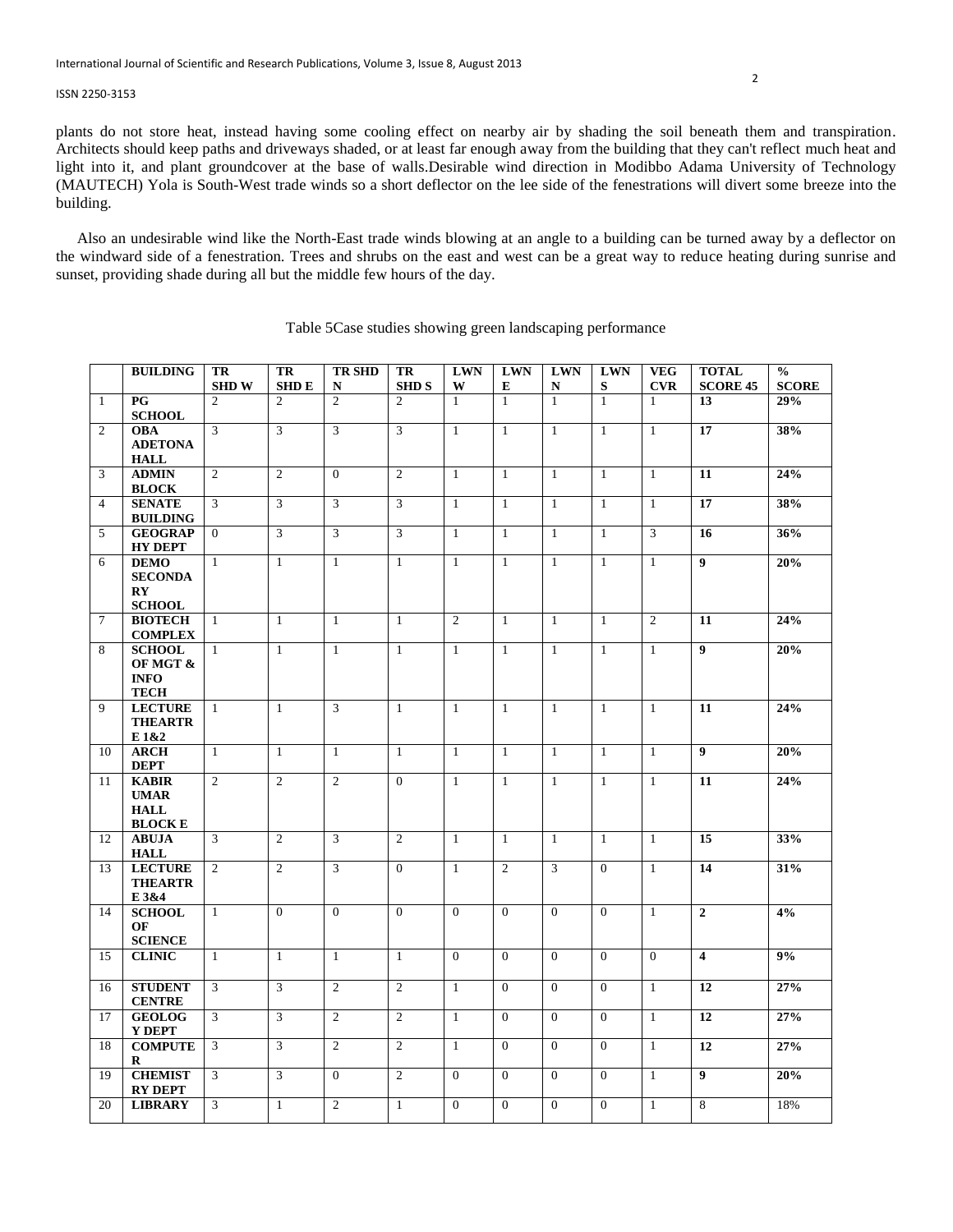| <b>MEAN</b> | <b>_</b> | ∼    | <b>_</b> |      |      |      |     |      |            | $\mathbf{r}$ | 25% |
|-------------|----------|------|----------|------|------|------|-----|------|------------|--------------|-----|
| <b>SD</b>   | 0.97     | 0.94 | 1.04     | 0.92 | 0.48 | 0.56 | 0.7 | 0.49 | 54<br>U.J. | 2.0          | 8.5 |

Source: authorsfield work (2011)

A canopy of trees with a lower level of shrubs and bushes, a wall or fence, to block low-angled rays is most effective. Architects should lay more emphasis on getting climatic data, carryout extensive site analysis and also learn from performance of existing buildings within the area before embarking on their design. It is very important for them to use winter and summer sunrise/sunset points for the site latitude to decide the appropriate length and placement oftree lines on the east and west facades.

2